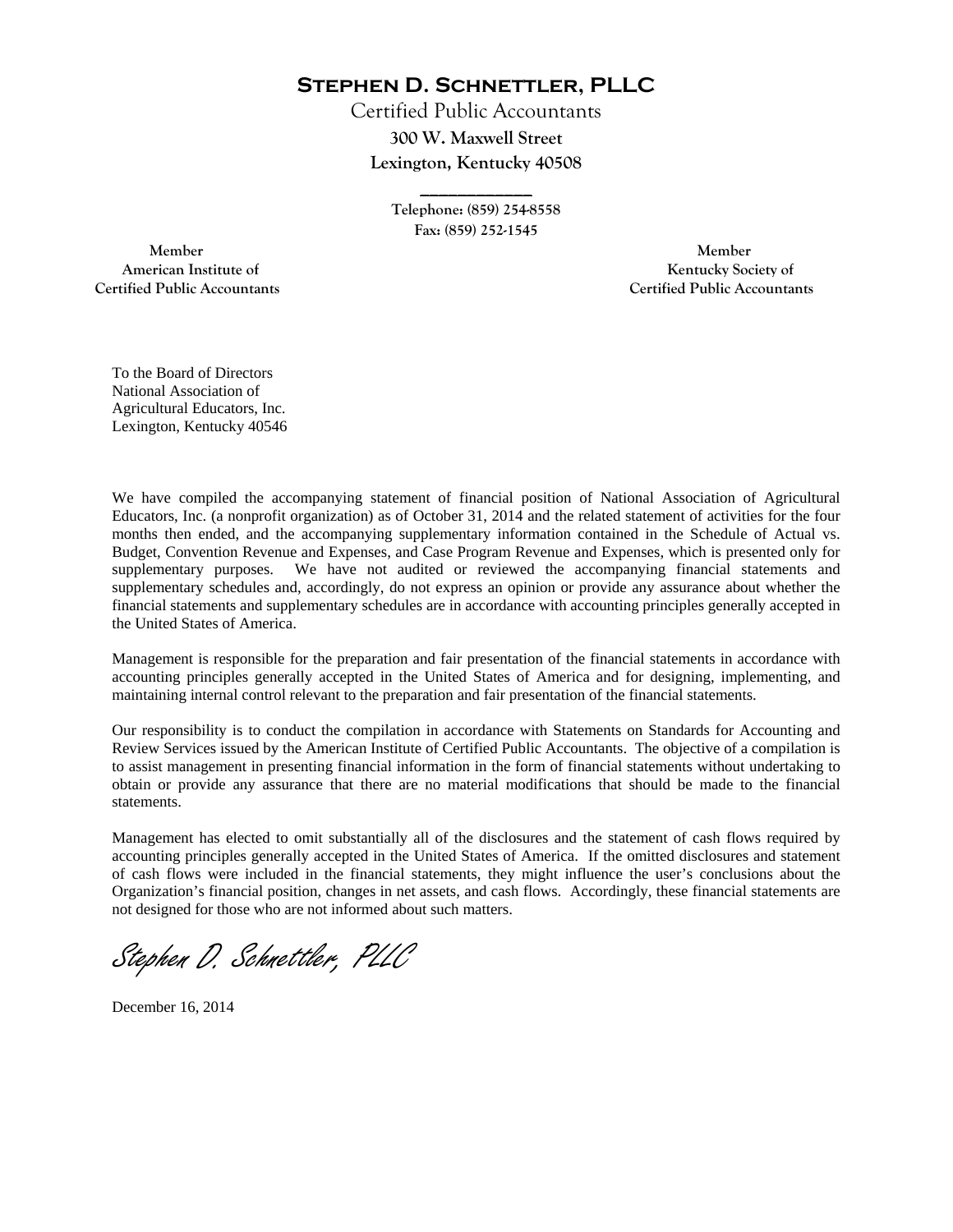# NATIONAL ASSOCIATION OF AGRICULTURAL EDUCATORS, INC. **Statement of Financial Position** October 31, 2014

| <b>ASSETS</b>                         |                 |
|---------------------------------------|-----------------|
| Cash on deposit                       | \$<br>50,542    |
| Investments - operating fund          | 586,618         |
| Investments - life membership fund    | 205,061         |
| Investments - reserve fund            | 2,723           |
| Accounts receivable                   | 392,309         |
| Prepaid expenses                      | 149,406         |
| Property and equipment - CASE         | 741             |
| Property and equipment                | 9,703           |
| <b>TOTAL ASSETS</b>                   | \$<br>1,397,103 |
| <b>LIABILITIES AND NET ASSETS</b>     |                 |
| <b>LIABILITIES</b>                    |                 |
| Accounts payable                      | \$<br>129,685   |
| Accrued leave payable                 | 33,802          |
| Other current liabilities             | 6,734           |
| <b>TOTAL LIABILITIES</b>              | 170,221         |
| <b>NET ASSETS</b>                     |                 |
| Unrestricted net assets:              |                 |
| Current operation                     | 787,412         |
| Board designated for special purposes | 205,735         |
| Temporarily restricted net assets     | 480             |
| <b>CASE Project</b>                   | 233,255         |
| <b>TOTAL NET ASSETS</b>               | 1,226,882       |
| TOTAL LIABILITIES AND NET ASSETS      | \$<br>1,397,103 |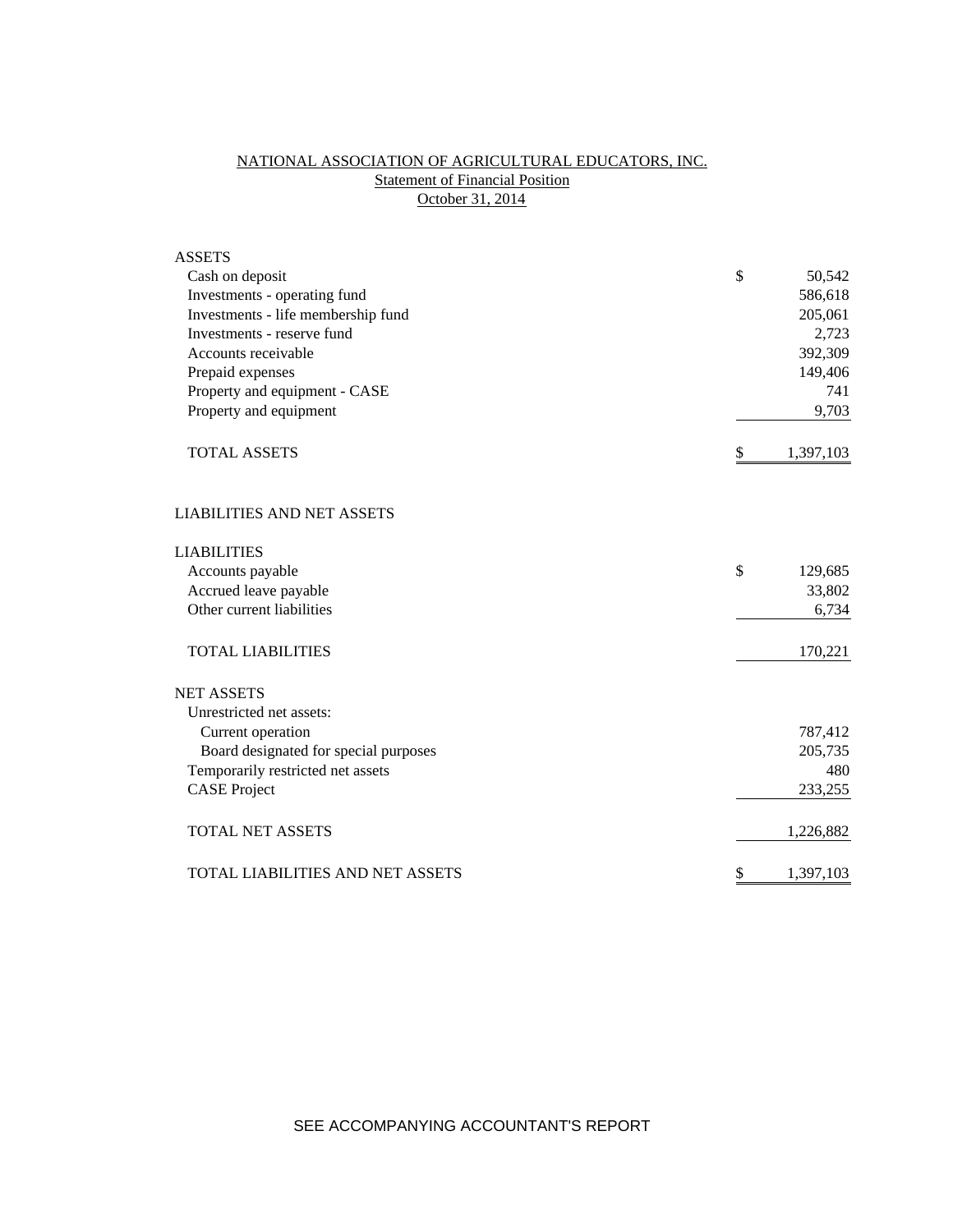## NATIONAL ASSOCIATION OF AGRICULTURAL EDUCATORS, INC. **Statement of Activities** For the Four Months ended October 31, 2014

|                                       |         | Unrestricted   |       |            |             |      |         |                 |
|---------------------------------------|---------|----------------|-------|------------|-------------|------|---------|-----------------|
|                                       | Current |                | Board |            | Temporarily | CASE |         |                 |
|                                       |         | Operations     |       | Designated | Restricted  |      | Project | Total           |
| Revenue, Gains and Losses             |         |                |       |            |             |      |         |                 |
| Membership dues                       | \$      | 276,080        | \$    | 2,580      | \$          | \$   |         | \$<br>278,660   |
| Convention registration               |         |                |       |            |             |      |         |                 |
| Sponsorship and awards                |         | 7,250          |       |            |             |      |         | 7,250           |
| Merchandise sales                     |         | 1,023          |       |            |             |      |         | 1,023           |
| Contributions                         |         |                |       |            | 480         |      |         | 480             |
| Management fees                       |         |                |       |            |             |      |         |                 |
| Net realized and unrealized           |         |                |       |            |             |      |         |                 |
| gains (losses) on securities          |         | 10,415         |       |            |             |      |         | 10,415          |
| Interest and dividends                |         | 14             |       |            |             |      |         | 14              |
| FFA Foundation projects               |         | 11,302         |       |            |             |      |         | 11,302          |
| CASE Program income                   |         | $\overline{a}$ |       |            |             |      | 861,577 | 861,577         |
| Other income                          |         | 107,211        |       |            |             |      |         | 107,211         |
| Total Revenue, Gaines and Losses      |         | 413,295        |       | 2,580      | 480         |      | 861,577 | 1,277,932       |
| Net Assets Released from Restrictions |         |                |       |            |             |      |         |                 |
| Total Revenue, Gains and Losses       |         |                |       |            |             |      |         |                 |
| and Reclassifications                 |         | 413,295        |       | 2,580      | 480         |      | 861,577 | 1,277,932       |
| Expenses                              |         |                |       |            |             |      |         |                 |
| General expenses                      |         | 319,232        |       |            |             |      |         | 319,232         |
| FFA Foundation projects               |         | 3,109          |       |            |             |      |         | 3,109           |
| <b>CASE</b> Program expenses          |         | L,             |       |            |             |      | 818,047 | 818,047         |
| Convention expenses                   |         | 9,480          |       |            |             |      |         | 9,480           |
|                                       |         |                |       |            |             |      |         |                 |
| Total expenses                        |         | 331,821        |       |            |             |      | 818,047 | 1,149,868       |
| INCREASE (DECREASE) IN NET ASSETS     |         | 81,474         |       | 2,580      | 480         |      | 43,530  | 128,064         |
| NET ASSETS AT BEGINNING OF PERIOD     |         | 705,938        |       | 203,155    |             |      | 189,725 | 1,098,818       |
| NET ASSETS AT END OF PERIOD           | \$      | 787,412        | \$    | 205,735    | \$<br>480   | S    | 233,255 | \$<br>1,226,882 |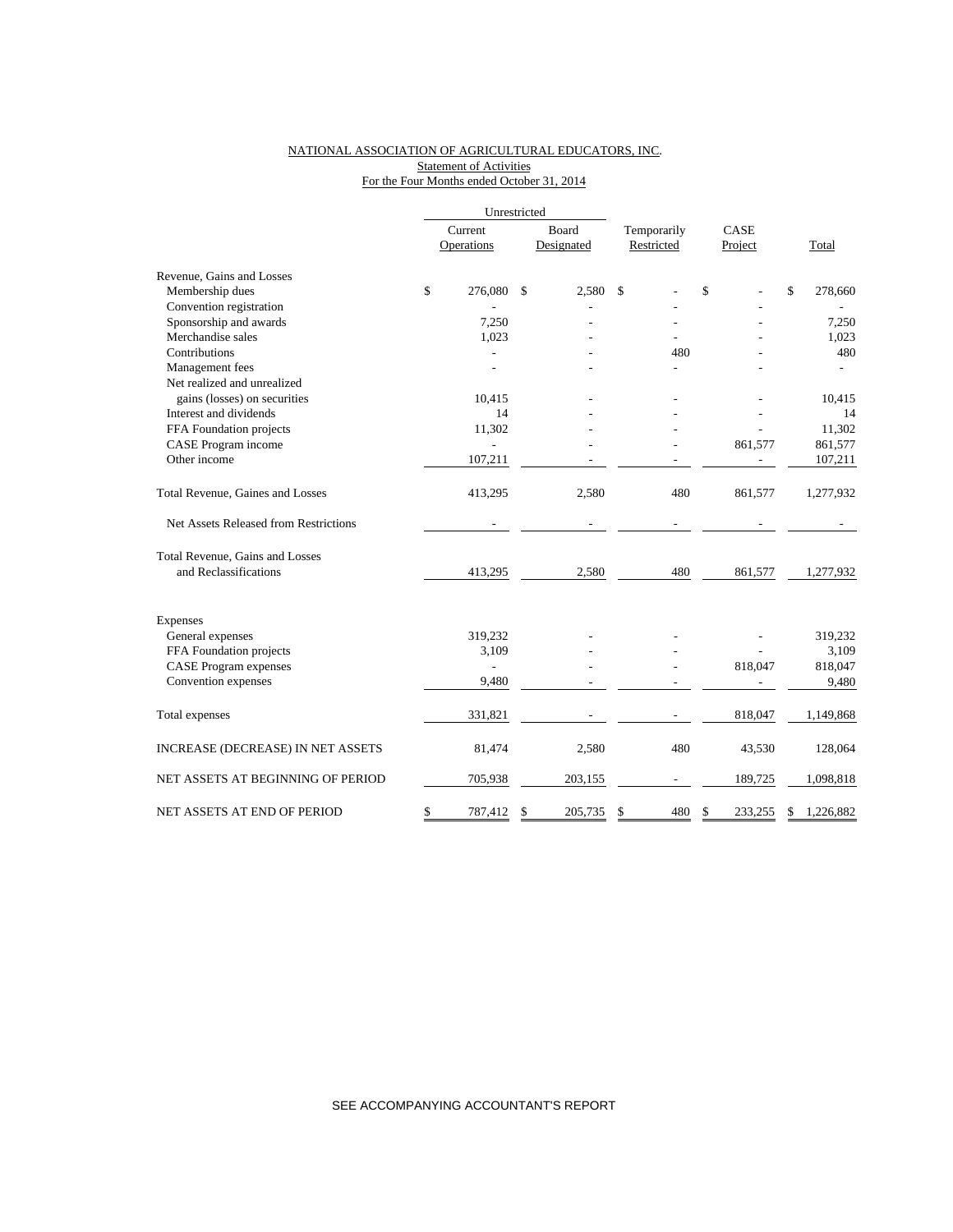#### NATIONAL ASSOCIATION OF AGRICULTURAL EDUCATORS, INC. For the One and Four Months Ended October 31, 2014 Schedule of Actual vs. Budget

|                                                                                                        | <b>MONTH</b><br><b>ACTUAL</b> |    | <b>MONTH</b><br><b>BUDGET</b> | <b>MONTH</b><br><b>SVARIANCE</b> | YEAR TO DATE<br><b>ACTUAL</b> | <b>YEAR</b><br><b>BUDGET</b> | <b>YEAR</b><br><b>SVARIANCE</b> |
|--------------------------------------------------------------------------------------------------------|-------------------------------|----|-------------------------------|----------------------------------|-------------------------------|------------------------------|---------------------------------|
| <b>REVENUE</b>                                                                                         |                               |    |                               |                                  |                               | 376,615                      |                                 |
| Member dues                                                                                            | \$<br>56,650                  | \$ | 31,385                        | \$<br>25,265                     | \$<br>274,760                 | \$                           | (101, 855)<br>\$                |
| Corporate membership dues<br><b>NSTA Dues</b>                                                          | 1,500<br>$\overline{a}$       |    | 2,500                         | (1,000)                          | 3,900                         | 30,000<br>$\overline{a}$     | (26,100)                        |
| Delmar scholarships                                                                                    |                               |    | 625                           | (625)                            | L,                            | 7,500                        | (7,500)                         |
| Freshman scholarships                                                                                  |                               |    |                               |                                  | $\overline{a}$                |                              |                                 |
| Foundation management fees                                                                             |                               |    | 7,083                         | (7,083)                          | $\overline{a}$                | 85,000                       | (85,000)                        |
| MBNA affinity credit card program                                                                      |                               |    | $\overline{\phantom{a}}$      | $\frac{1}{2}$                    | $\overline{a}$                | $\overline{\phantom{a}}$     |                                 |
| Toyota vehicle lease management fee                                                                    | ä,                            |    | ÷,                            | ÷.                               | ä,                            | ÷                            |                                 |
| Interest and dividends                                                                                 |                               | 3  | 1,667                         | (1,664)                          | 14                            | 20,000                       | (19,986)                        |
| Net realized and unrealized                                                                            |                               |    |                               |                                  |                               |                              |                                 |
| gains (losses) on securities                                                                           | 12,606                        |    | ÷,                            | 12,606                           | 10.415                        | ä,                           | 10,415                          |
| Merchandise sales                                                                                      | L,                            |    | 708                           | (708)                            | 1,023                         | 8,500                        | (7, 477)                        |
| Investment income, Life Fund                                                                           |                               |    | 42                            | (42)                             | ٠                             | 500                          | (500)                           |
| Contributions, Legislative Fund                                                                        |                               |    | ÷,                            | $\overline{\phantom{a}}$         | 480                           | Ĭ.                           | 480                             |
| Miscellaneous income                                                                                   |                               |    | 417                           | (417)                            | 271                           | 5,000                        | (4, 729)                        |
| Scholarship raffle proceeds                                                                            | ä,                            |    | 125                           | (125)                            | ÷,                            | 1,500                        | (1,500)                         |
| National Teach Ag Campaign                                                                             |                               |    | 13,833                        | (13, 833)                        | 23,571                        | 166,000                      | (142, 429)                      |
| Teacher crisis fund                                                                                    |                               |    | ÷.                            | L,                               | 1,463                         | ÷,                           | 1,463                           |
| <b>BFRDP</b> Grant                                                                                     |                               |    | 2,500                         | (2,500)                          | 12,797                        | 30,000                       | (17,203)                        |
| AEM business manager stipend                                                                           |                               |    | 333                           | (333)                            | ٠                             | 4,000                        | (4,000)                         |
| AEM subscriptions                                                                                      |                               |    | $\overline{\phantom{a}}$      | ÷,                               | 10                            | ä,                           | 10                              |
| Webinar revenue                                                                                        |                               |    |                               |                                  | $\overline{a}$                | Ĭ.                           | ÷.                              |
| DuPont Agrisciense                                                                                     |                               |    |                               |                                  | 11,099                        | Ĭ.                           | 11,099                          |
| <b>NPS</b>                                                                                             |                               |    |                               | ä,                               | $\overline{a}$                | J.                           | ÷,                              |
| State website development                                                                              |                               |    |                               | ä,                               |                               | L,                           | Ĭ.                              |
| Hurricane relief                                                                                       |                               |    |                               |                                  | L,                            | J.                           | ÷,                              |
| Credit card revenue                                                                                    |                               |    |                               |                                  |                               |                              |                                 |
| F <sub>2F</sub> revenue                                                                                |                               |    |                               |                                  |                               | 15,000                       | (15,000)                        |
| CASE management fee                                                                                    |                               |    | 2,000                         | (2,000)                          | L,                            | 24,000                       | (24,000)                        |
| Council MMM management fee                                                                             |                               |    | 417                           | (417)                            | Ĭ.                            | 5,000                        | (5,000)                         |
| COP                                                                                                    |                               |    |                               |                                  | 57,400                        | 24,600                       | 32,800                          |
| FFA Foundation project - TTTK                                                                          |                               |    | 3,875                         | (3,875)                          | 4,000                         | 46,500                       | (42,500)                        |
| FFA Foundation project - OPAP                                                                          |                               |    | 1,000                         | (1,000)                          | (227)                         | 12,000                       | (12, 227)                       |
| FFA Foundation project - OMSP                                                                          |                               |    | 1,000                         | (1,000)                          | ÷                             | 12,000                       | (12,000)                        |
| FFA Foundation project - OT                                                                            |                               |    | 917                           | (917)                            | 2,134                         | 11,000                       | (8, 866)                        |
| FFA Foundation project - OYM                                                                           |                               |    | 917<br>208                    | (917)<br>(208)                   | 5,395<br>÷,                   | 11,000<br>2,500              | (5,605)                         |
| FFA Foundation project - Lifetime Achievement<br>FFA Foundation project - Outstanding Service Citation |                               |    | 205                           | (205)                            | ٠                             | 2,460                        | (2,500)<br>(2,460)              |
| FFA Foundation teacher workshop                                                                        |                               |    | 958                           | (958)                            | L,                            | 11,500                       | (11,500)                        |
| FFA Foundation internet café                                                                           |                               |    | ÷,                            | $\overline{\phantom{a}}$         |                               | $\overline{\phantom{0}}$     | $\overline{\phantom{a}}$        |
| FFA Foundation Pfizer classroom                                                                        |                               |    | ٠                             | ÷,                               | Ĭ.                            | ä,                           | ÷,                              |
| FFA Foundation Regional Grants Revenue                                                                 |                               |    | 1,500                         | (1,500)                          | ä,                            | 18,000                       | (18,000)                        |
| FFA Foundation Agriscience Teacher                                                                     |                               |    | 1,562                         | (1, 562)                         | Ĭ.                            | 18,740                       | (18,740)                        |
| FFA Foundation NATAA/NAII                                                                              |                               |    | 10,000                        | (10,000)                         | $\overline{a}$                | 120,000                      | (120,000)                       |
| FFA Foundation project - XLR8                                                                          |                               |    | $\overline{\phantom{a}}$      | ٠                                | ÷,                            | 24,000                       | (24,000)                        |
| CASE program net income                                                                                | (33,730)                      |    | ÷,                            | (33,730)                         | 43,530                        |                              | 43,530                          |
| Convention net income                                                                                  | (2,396)                       |    | 4,587                         | (6,983)                          | (1,630)                       | 48,050                       | (49,680)                        |
| <b>TOTAL REVENUE</b>                                                                                   | 34,633                        |    | 90,364                        | (55, 731)                        | 450,405                       | 1,140,965                    | (690, 560)                      |
|                                                                                                        |                               |    |                               |                                  |                               |                              |                                 |
| <b>EXPENSES</b>                                                                                        |                               |    |                               |                                  |                               |                              |                                 |
| Salaries                                                                                               | 20,174                        |    | 28,050                        | (7, 876)                         | 112,361                       | 336,594                      | (224, 233)                      |
| Taxes and benefits                                                                                     | 6,769                         |    | 7,037                         | (268)                            | 24,791                        | 84,448                       | (59, 657)                       |
| Computer service                                                                                       | 325                           |    | 625                           | (300)                            | 2,362                         | 7,500                        | (5, 138)                        |
| Telephone                                                                                              | 113                           |    | 333                           | (220)                            | 635                           | 4,000                        | (3,365)                         |
| Accounting                                                                                             | 650                           |    | 1,317                         | (667)                            | 2,600                         | 15,800                       | (13,200)                        |
| Depreciation                                                                                           | 249                           |    | 333                           | (84)                             | 997                           | 4,000                        | (3,003)                         |
| Rent                                                                                                   | $\overline{\phantom{a}}$      |    | 625                           | (625)                            | $\overline{\phantom{a}}$      | 7,500                        | (7,500)                         |
| Insurance                                                                                              | 730                           |    | 542                           | 188                              | 2,921                         | 6,500                        | (3,579)                         |
| Legal                                                                                                  |                               |    | 83                            | (83)                             | $\overline{\phantom{a}}$      | 1,000                        | (1,000)                         |
| Office Supplies                                                                                        | 669                           |    | 667                           | 2                                | 633                           | 8,000                        | (7, 367)                        |
| Bank charges and investment fees                                                                       | 1,946                         |    | $\,$ 8 $\,$                   | 1,938                            | 3,946                         | 100                          | 3,846                           |
| Printing, general                                                                                      | 256                           |    | 417                           | (161)                            | 911                           | 5,000                        | (4,089)                         |
| Staff training                                                                                         | $\overline{a}$                |    | 42                            | (42)                             | $\overline{\phantom{0}}$      | 500                          | (500)                           |
| Taxes and licenses                                                                                     | $\overline{\phantom{a}}$      |    | 8                             | (8)                              | L.                            | 100                          | (100)                           |
| Membership and contributions                                                                           | 3,500                         |    | 1,417                         | 2,083                            | 15,340                        | 17,000                       | (1,660)                         |
| Travel, staff                                                                                          | 587                           |    | 2,083                         | (1, 496)                         | (928)                         | 25,000                       | (25, 928)                       |
| Promotion and marketing                                                                                | 827                           |    | 1,000                         | (173)                            | 2,500                         | 12,000                       | (9,500)                         |
| Merchandise and diaries                                                                                | 919                           |    | 500                           | 419                              | 1,165                         | 6,000                        | (4, 835)                        |
| Photocopying                                                                                           | $\frac{1}{2}$                 |    | 8                             | (8)                              | ÷.                            | 100                          | (100)                           |
| Postage, general                                                                                       | 143                           |    | 500                           | (357)                            | 382                           | 6,000                        | (5,618)                         |
|                                                                                                        |                               |    | (Continued)                   |                                  |                               |                              |                                 |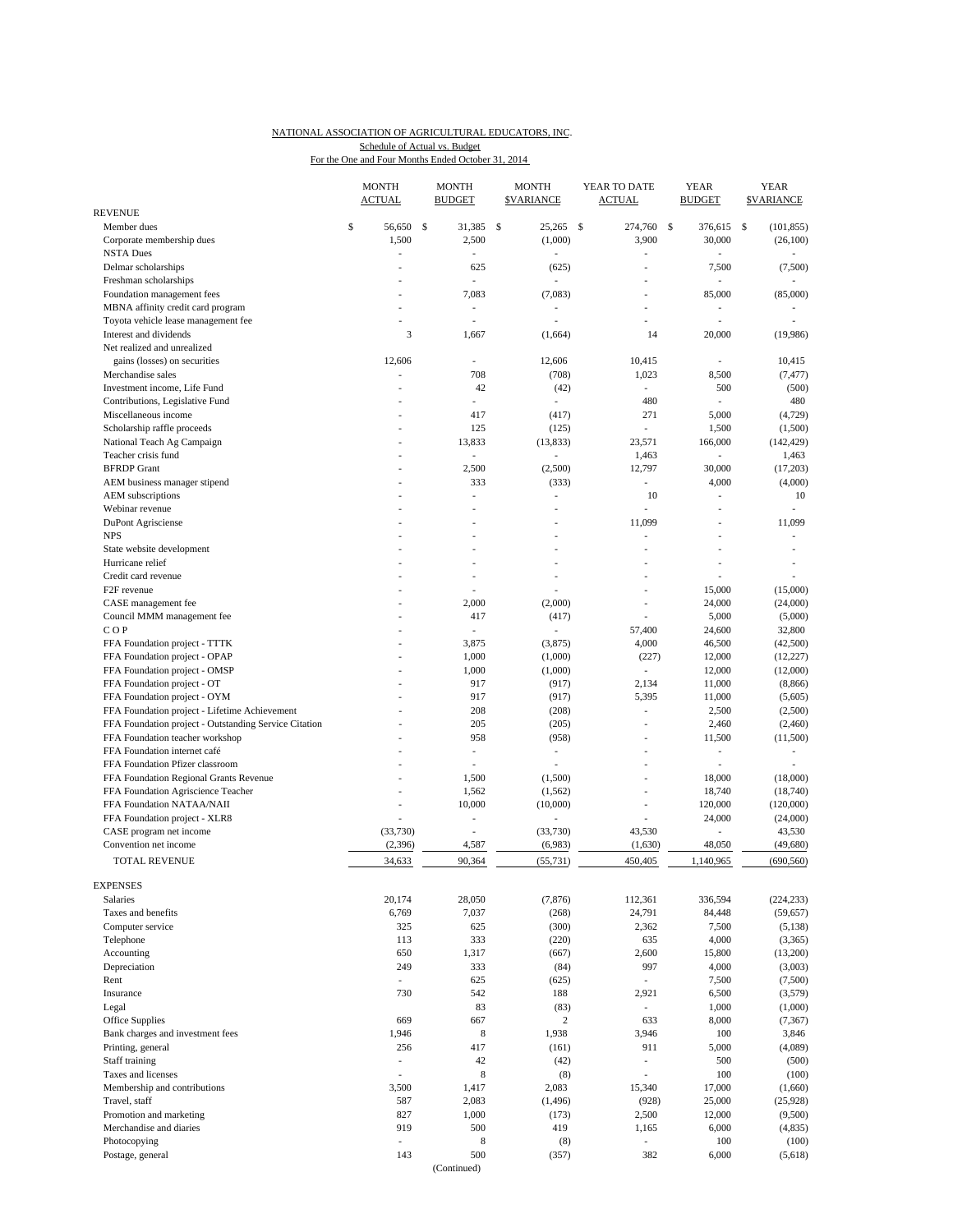#### NATIONAL ASSOCIATION OF AGRICULTURAL EDUCATORS, INC. For the One and Four Months Ended October 31, 2014 Schedule of Actual vs. Budget

|                                                       | <b>MONTH</b>    | <b>MONTH</b>                | <b>MONTH</b>             | YEAR TO DATE             | <b>YEAR</b>    | <b>YEAR</b>              |
|-------------------------------------------------------|-----------------|-----------------------------|--------------------------|--------------------------|----------------|--------------------------|
|                                                       | <b>ACTUAL</b>   | <b>BUDGET</b>               | <b>\$VARIANCE</b>        | <b>ACTUAL</b>            | <b>BUDGET</b>  | <b>SVARIANCE</b>         |
| Professional liability insurance                      | 36,810          | 3,041                       | 33,769                   | 36,810                   | 36,495         | 315                      |
| Public relations                                      | Ĭ.              | 83                          | (83)                     | $\overline{\phantom{a}}$ | 1,000          | (1,000)                  |
| Scholarships                                          |                 | 813                         | (813)                    | 11,250                   | 9,750          | 1,500                    |
| Travel, regional secretaries                          | $\overline{a}$  | 1,167                       | (1, 167)                 | 2,038                    | 14,000         | (11,962)                 |
| Travel, board of directors                            |                 | 2,917                       | (2,917)                  | 8,642                    | 35,000         | (26, 358)                |
| Nat'l Teach Ag Campaign                               | 22,375          | 11,167                      | 11,208                   | 43,474                   | 134,000        | (90, 526)                |
| FFA Foundation project - TTTK                         |                 | 3,875                       | (3,875)                  | $\overline{\phantom{a}}$ | 46,500         | (46,500)                 |
| FFA Foundation project - OPAP                         | Ĭ.              | 1,000                       | (1,000)                  | 1,187                    | 12,000         | (10, 813)                |
| FFA Foundation project - OMSP                         |                 | 1,000                       | (1,000)                  | 419                      | 12,000         | (11, 581)                |
| FFA Foundation project - OT                           | 325             | 917                         | (592)                    | 959                      | 11,000         | (10,041)                 |
| FFA Foundation project - OYM                          |                 | 917                         | (917)                    | $\overline{a}$           | 11,000         | (11,000)                 |
| FFA Foundation project - Lifetime achievement         |                 | 208                         | (208)                    | ÷,                       | 2,500          | (2,500)                  |
| FFA Foundation project - Outstanding service citation |                 | 205                         | (205)                    | L,                       | 2,460          | (2,460)                  |
| FFA Foundation project - Smart Edge                   |                 | ÷.                          | $\overline{\phantom{a}}$ | $\overline{a}$           | $\overline{a}$ | ÷                        |
| FFA Foundation teacher workshop                       | 219             | 958                         | (739)                    | 219                      | 11,500         | (11, 281)                |
| FFA Foundation internet café                          |                 | ÷,                          | $\overline{\phantom{a}}$ | ÷,                       | ÷,             | ÷,                       |
| FFA Foundation Pfizer Classroom                       |                 | ä,                          | ä,                       | ٠                        | L,             | ÷,                       |
| FFA Foundation Regional Grants                        |                 | 1,500                       | (1,500)                  |                          | 18,000         | (18,000)                 |
| FFA Foundation Agrisciense Teachers                   | 325             | 1,562                       | (1,237)                  | 325                      | 18,740         | (18, 415)                |
| FFA Foundation NATAA/NAII                             |                 | $\mathcal{L}_{\mathcal{A}}$ |                          | L,                       | $\overline{a}$ | $\sim$                   |
| FFA Foundation XLR8                                   | 325             | 2,000                       | (1,675)                  | 1,064                    | 24,000         | (22, 936)                |
| DuPont Agriscience                                    | 485             | ÷,                          | 485                      | (79)                     | ä,             | (79)                     |
| GMAC SmartEdge program                                |                 | ÷,                          | $\overline{\phantom{a}}$ | L,                       |                | ÷,                       |
| NPS expense                                           |                 | 833                         | (833)                    | ä,                       | 10,000         | (10,000)                 |
| Webinar expense                                       |                 | 100                         | (100)                    | 601                      | 1,200          | (599)                    |
| Teacher crisis fund                                   |                 | ÷.                          | ÷.                       | 1,500                    | L,             | 1,500                    |
| Communities of practice expense                       |                 | 1,667                       | (1,667)                  | 22,191                   | 20,000         | 2,191                    |
| Substitute teacher hire behinds                       |                 | 125                         | (125)                    | L,                       | 1,500          | (1,500)                  |
| <b>NSTA</b> dues                                      |                 | ä,                          | $\overline{a}$           | L,                       | $\overline{a}$ | $\overline{\phantom{a}}$ |
| <b>Bad</b> debts                                      |                 | ÷,                          | ä,                       | ÷,                       | $\overline{a}$ | ٠                        |
| Website                                               | 1,050           |                             | 1,050                    | 4,200                    |                | 4,200                    |
| NATAA stipends                                        |                 |                             |                          | 8,625                    | 120,000        | (111, 375)               |
| <b>BFRDP</b> expense                                  |                 |                             |                          | $\overline{\phantom{a}}$ | 2,500          | (2,500)                  |
| <b>BFPD</b> contract labor                            |                 |                             |                          | 7,500                    | L,             | 7,500                    |
| Contract labor                                        |                 |                             |                          | L,                       | J.             | ÷,                       |
| Storage                                               |                 |                             | ä,                       | ÷,                       |                |                          |
| Credit card expense                                   | 311             |                             | 311                      | 800                      | Ĭ.             | 800                      |
| Ag Ed opportunity fund                                | L.              |                             | ä,                       | $\overline{a}$           |                | ٠                        |
| Miscellaneous                                         | ÷,              | Ĭ.                          | ٠                        | ÷,                       | L,             | $\sim$                   |
| <b>TOTAL EXPENSES</b>                                 | 100.082         | 81,650                      | 18,432                   | 322,341                  | 1,102,287      | (779, 946)               |
| NET INCOME (LOSS)                                     | \$<br>(65, 449) | -S<br>8,714                 | \$<br>$(74, 163)$ \$     | 128,064                  | \$<br>38,678   | -S<br>89,386             |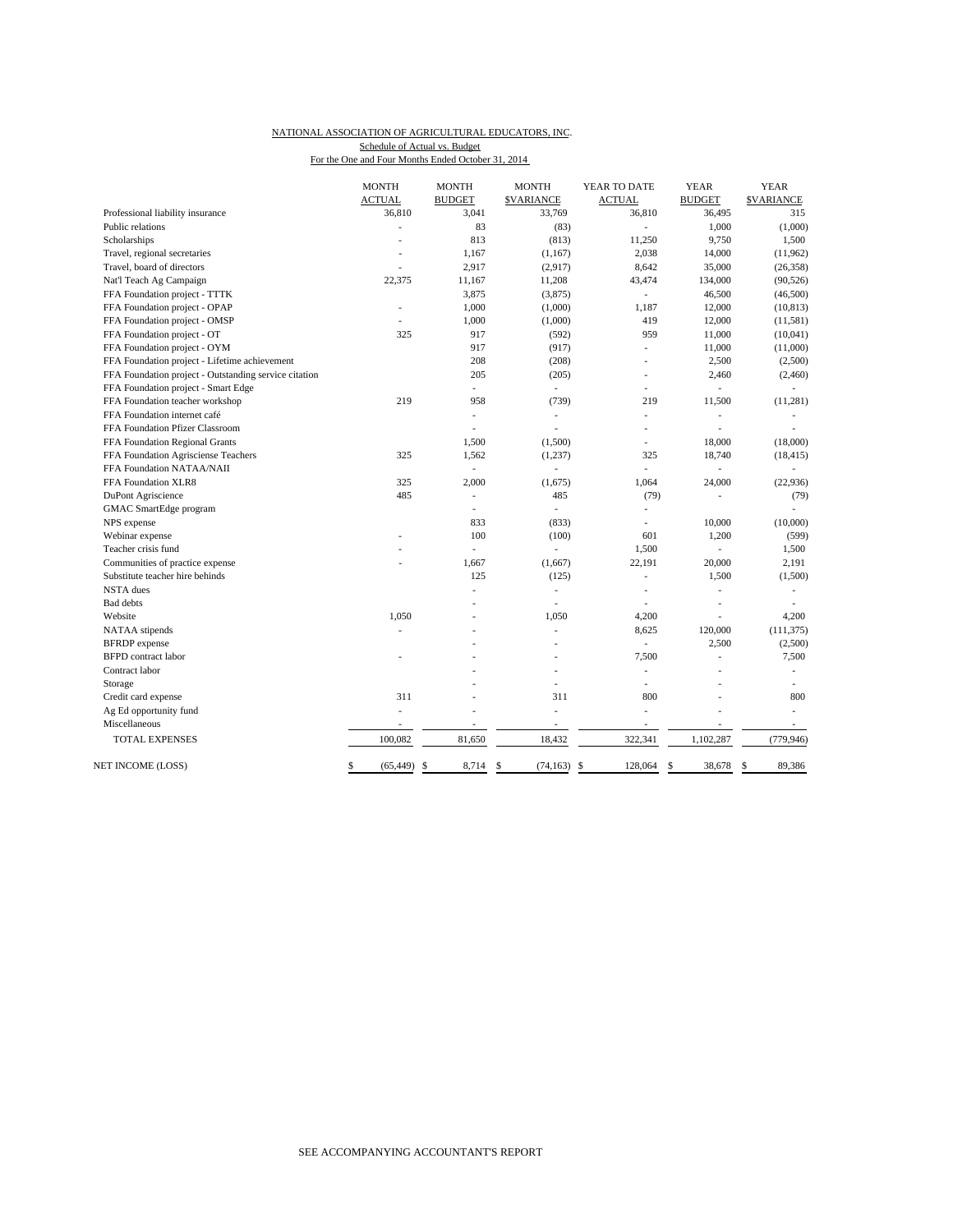#### NATIONAL ASSOCIATION OF AGRICULTURAL EDUCATORS, INC. Schedule of Convention Revenue and Expenses For the One and Four Months Ended October 31, 2014

|                                           | <b>MONTH</b>  | <b>MONTH</b>             | <b>MONTH</b>      | YEAR TO DATE             | <b>YEAR</b>              | <b>YEAR</b>       |
|-------------------------------------------|---------------|--------------------------|-------------------|--------------------------|--------------------------|-------------------|
|                                           | <b>ACTUAL</b> | <b>BUDGET</b>            | <b>\$VARIANCE</b> | <b>ACTUAL</b>            | <b>BUDGET</b>            | <b>\$VARIANCE</b> |
| <b>REVENUE</b>                            |               |                          |                   |                          |                          |                   |
| Convention, registration                  | \$            | \$<br>8,333              | S<br>$(8,333)$ \$ | L                        | \$<br>100,000            | (100,000)<br>\$   |
| Convention, tickets/workshops             |               |                          |                   |                          |                          |                   |
| Convention, trade show                    | 300           |                          | 300               | 600                      |                          | 600               |
| Convention - Ideas Unlimited              |               |                          |                   |                          |                          |                   |
| Convention - Teacher Mentor               |               |                          |                   |                          |                          |                   |
| Convention scholarship fund               |               |                          |                   |                          |                          |                   |
| Convention, sponsorships - FFA Foundation |               | 2,917                    | (2,917)           |                          | 35,000                   | (35,000)          |
| Convention, host state social             |               | $\overline{\phantom{a}}$ | ÷,                |                          |                          |                   |
| Convention, sponsorships                  | 4,250         | 1,333                    | 2,917             | 7,250                    | 16,000                   | (8,750)           |
| <b>TOTAL REVENUE</b>                      | 4,550         | 12,583                   | (8,033)           | 7,850                    | 151,000                  | (143, 150)        |
| <b>EXPENSES</b>                           |               |                          |                   |                          |                          |                   |
| Convention, plaques and trophies          | 293           | 242                      | 51                | 417                      | 2,900                    | (2, 483)          |
| Convention, printing                      | 1,751         |                          | 1,751             | 1,751                    |                          | 1,751             |
| Convention, miscellaneous                 | ÷.            |                          | ÷,                | ÷.                       |                          |                   |
| Convention, awards                        | 4,800         |                          | 4,800             | 5,175                    | 7,000                    | (1,825)           |
| Convention, photography                   |               |                          | ÷.                | ÷,                       |                          |                   |
| Convention, meal functions                |               | 833                      | (833)             | 2,035                    | 10,000                   | (7,965)           |
| Convention, promotion and marketing       |               | 208                      | (208)             | ÷,                       | 2,500                    | (2,500)           |
| Convention, postage and shipping          |               | 167                      | (167)             |                          | 2,000                    | (2,000)           |
| Convention, equipment rental              |               | 1,500                    | (1,500)           |                          | 18,000                   | (18,000)          |
| Convention, workshops                     |               |                          |                   |                          |                          |                   |
| Convention, host state social             |               |                          |                   |                          |                          |                   |
| Convention, speakers                      |               |                          |                   |                          |                          |                   |
| Convention, trade show expense            |               |                          |                   |                          |                          |                   |
| Convention, tour expenses                 |               |                          |                   |                          |                          |                   |
| Convention, committee expense             |               | 379                      | (379)             |                          | 4,550                    | (4,550)           |
| Convention, sponsorships - FFA Foundation |               | 2,917                    | (2,917)           |                          | 35,000                   | (35,000)          |
| Convention, travel/board of directors     |               | 1,167                    | (1,167)           |                          | 14,000                   | (14,000)          |
| Convention, staff travel                  | 102           | 583                      | (481)             | 102                      | 7,000                    | (6,898)           |
| Convention, other travel                  |               | ä,                       | ÷.                | $\overline{\phantom{a}}$ | $\overline{\phantom{a}}$ |                   |
| <b>TOTAL EXPENSES</b>                     | 6,946         | 7,996                    | (1,050)           | 9,480                    | 102,950                  | (93, 470)         |
| NET INCOME (LOSS)                         | (2,396)<br>\$ | 4,587<br>\$              | (6,983)<br>S      | \$<br>(1,630)            | -\$<br>48,050            | (49,680)          |